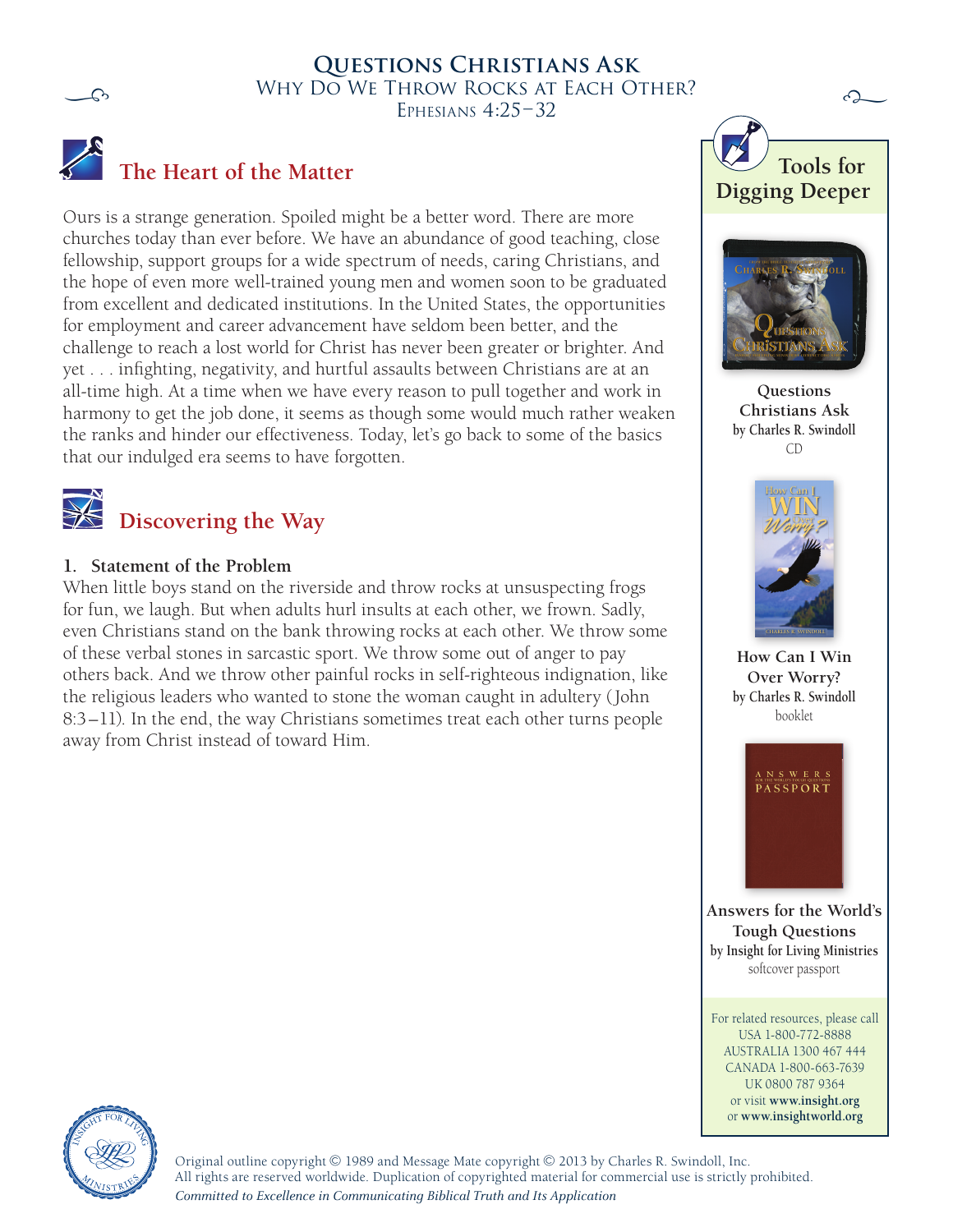

### WHY DO WE THROW ROCKS AT EACH OTHER? **Questions Christians Ask** EPHESIANS  $4:25-32$



## **2. Some Insights into the Solution (Ephesians 4:25–32)**

Christians must live with two warring natures—the old man and the new man. Like garments, these two men hang in the inner closet of our lives—the repugnant garment of our fallen nature and the resplendent one that Jesus has given us. By means of the indwelling Holy Spirit, Christians can choose to put on the new man. To help us, Paul explained:

• Four Contrasts That Warn Us (Ephesians 4:25–30)

• Six Negatives That Tear Us Down (4:31)

• Three Positives That Build Us Up (4:32)



#### **Getting to the Root** *Bitter and Sweet Fruit*

Paul wrote about negative and positive traits in Ephesians 4:31–32. What makes those traits so powerful, either to destroy or build up? Let's examine these words in the Greek in order to understand their original meanings.

## **BAD FRUIT**

Bitterness, *pikria*, refers to the inedible, bitter fruit that some plants produce.<sup>1</sup> Thus, bitterness poisons relationships.

*Continued on next page*



Original outline copyright  $\odot$  1989 and Message Mate copyright  $\odot$  2013 by Charles R. Swindoll, Inc. All rights are reserved worldwide. Duplication of copyrighted material for commercial use is strictly prohibited. *Committed to Excellence in Communicating Biblical Truth and Its Application*